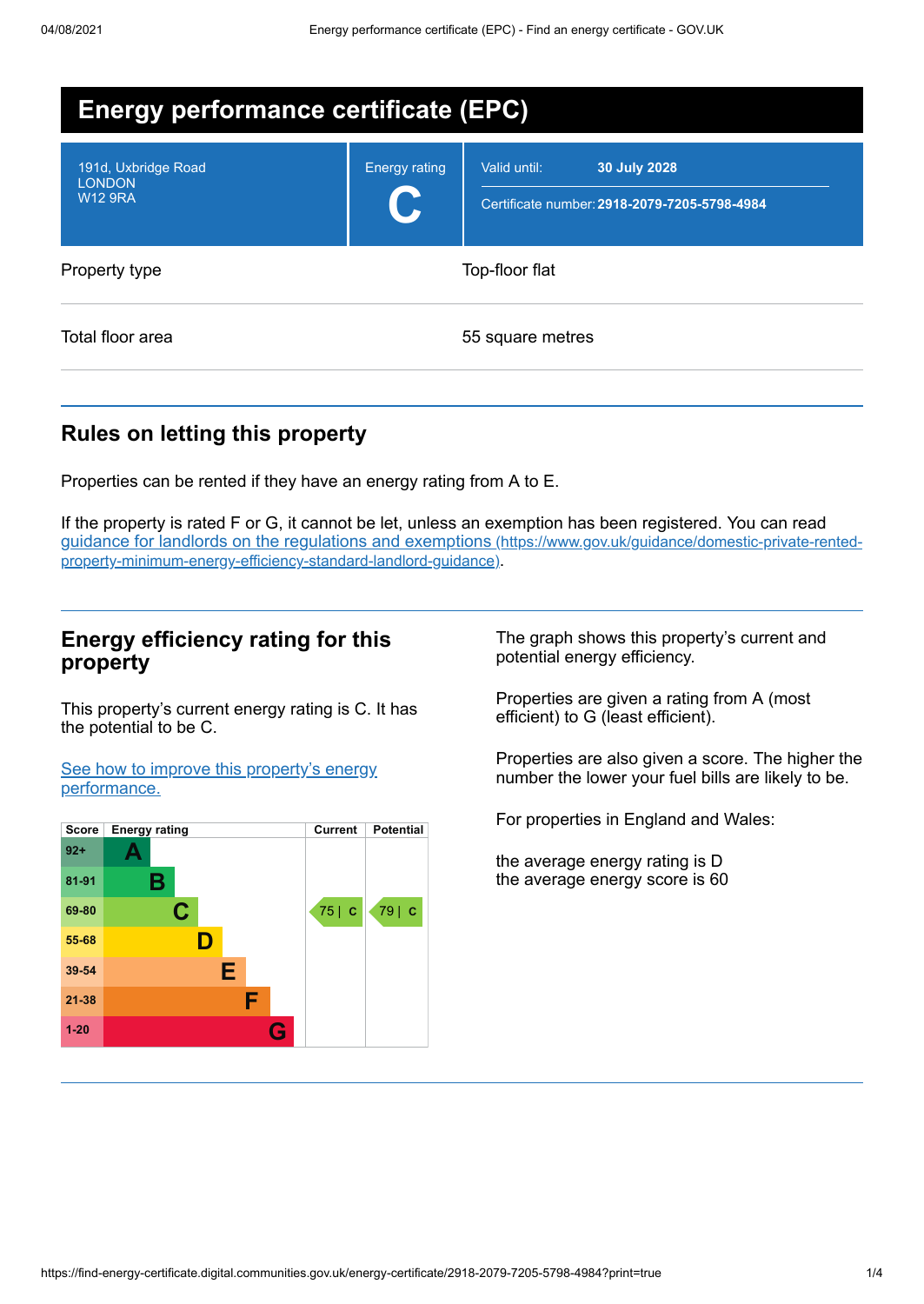# **Breakdown of property's energy performance**

This section shows the energy performance for features of this property. The assessment does not consider the condition of a feature and how well it is working.

Each feature is assessed as one of the following:

- very good (most efficient)
- good
- average
- poor
- very poor (least efficient)

When the description says "assumed", it means that the feature could not be inspected and an assumption has been made based on the property's age and type.

| <b>Feature</b>       | <b>Description</b>                       | Rating    |
|----------------------|------------------------------------------|-----------|
| Wall                 | Timber frame, with additional insulation | Good      |
| Roof                 | Pitched, 300 mm loft insulation          | Very good |
| Window               | Fully double glazed                      | Average   |
| Main heating         | Room heaters, electric                   | Average   |
| Main heating control | Programmer and room thermostats          | Good      |
| Hot water            | Electric immersion, off-peak             | Average   |
| Lighting             | Low energy lighting in all fixed outlets | Very good |
| Floor                | (another dwelling below)                 | N/A       |
| Secondary heating    | None                                     | N/A       |

### **Primary energy use**

The primary energy use for this property per year is 251 kilowatt hours per square metre (kWh/m2).

| <b>Environmental impact of this</b><br>property<br>One of the biggest contributors to climate<br>change is carbon dioxide (CO2). The energy<br>used for heating, lighting and power in our<br>homes produces over a quarter of the UK's CO2<br>emissions. |                   | This property's potential<br>production                                                                                                                                                  | 2.2 tonnes of CO2 |
|-----------------------------------------------------------------------------------------------------------------------------------------------------------------------------------------------------------------------------------------------------------|-------------------|------------------------------------------------------------------------------------------------------------------------------------------------------------------------------------------|-------------------|
|                                                                                                                                                                                                                                                           |                   | By making the recommended changes, you<br>could reduce this property's CO2 emissions by<br>0.1 tonnes per year. This will help to protect the<br>environment.                            |                   |
| An average household<br>produces                                                                                                                                                                                                                          | 6 tonnes of CO2   | Environmental impact ratings are based on<br>assumptions about average occupancy and<br>energy use. They may not reflect how energy is<br>consumed by the people living at the property. |                   |
| This property produces                                                                                                                                                                                                                                    | 2.3 tonnes of CO2 |                                                                                                                                                                                          |                   |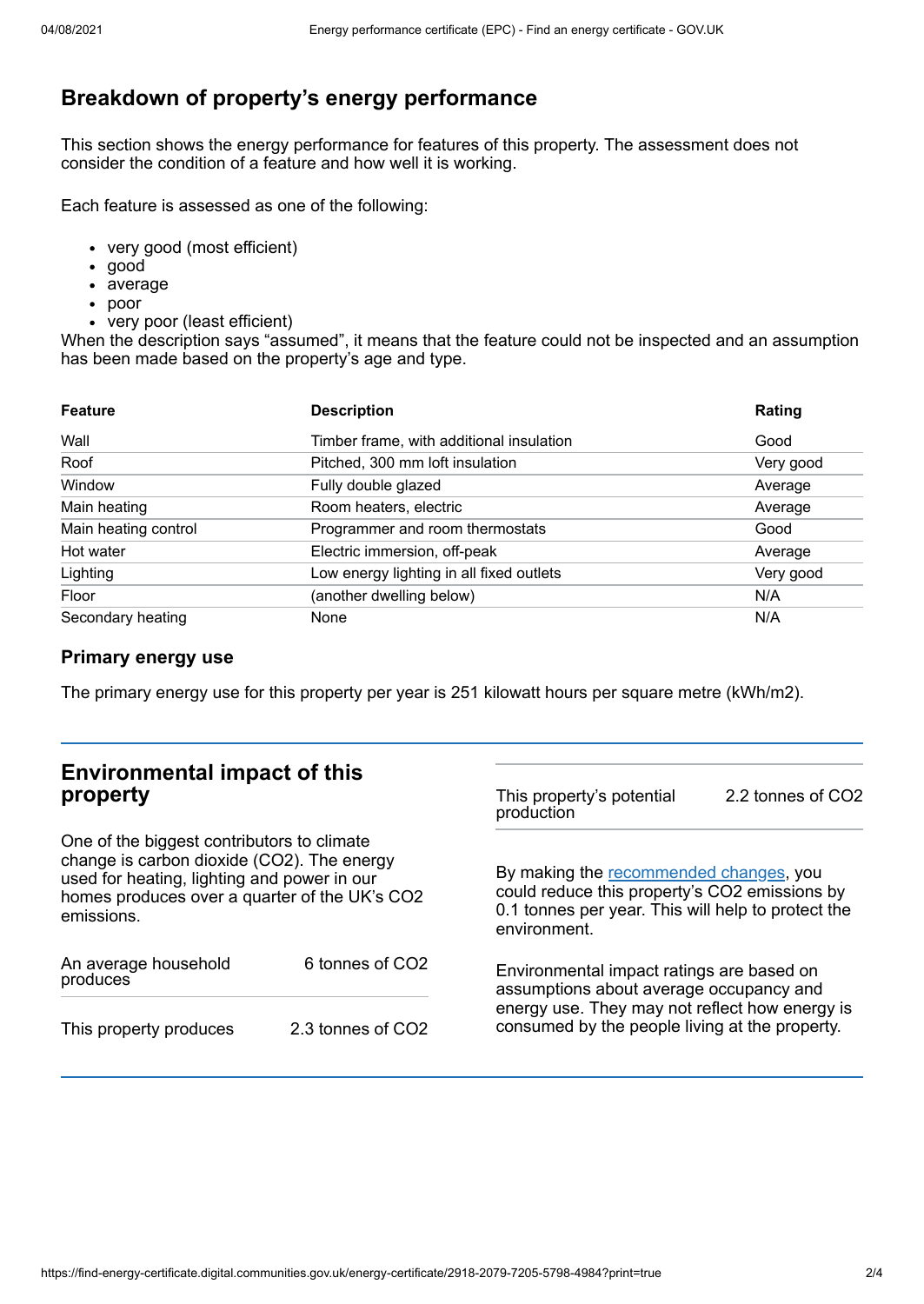## <span id="page-2-0"></span>**How to improve this property's energy performance**

Making any of the recommended changes will improve this property's energy efficiency.

If you make all of the recommended changes, this will improve the property's energy rating and score from C (75) to C (79).

| <b>Recommendation</b>                     | <b>Typical installation cost</b> | <b>Typical yearly saving</b> |
|-------------------------------------------|----------------------------------|------------------------------|
| 1. High heat retention storage heaters    | £800 - £1.200                    | £64                          |
| 2. Heat recovery system for mixer showers | £585 - £725                      | £25                          |

### **Paying for energy improvements**

Find energy grants and ways to save energy in your home. [\(https://www.gov.uk/improve-energy-efficiency\)](https://www.gov.uk/improve-energy-efficiency)

| <b>Estimated energy use and</b><br>potential savings |      | Estimated energy used to heat this property |                   |
|------------------------------------------------------|------|---------------------------------------------|-------------------|
|                                                      |      | Space heating                               | 2655 kWh per year |
| Estimated yearly energy<br>cost for this property    | £480 |                                             |                   |
| Potential saving                                     | £88  | Water heating                               | 1575 kWh per year |

The estimated cost shows how much the average household would spend in this property for heating, lighting and hot water. It is not based on how energy is used by the people living at the property.

The estimated saving is based on making all of the [recommendations](#page-2-0) in how to improve this property's energy performance.

For advice on how to reduce your energy bills visit Simple Energy Advice [\(https://www.simpleenergyadvice.org.uk/\)](https://www.simpleenergyadvice.org.uk/).

### **Heating use in this property**

Heating a property usually makes up the majority of energy costs.

#### **Potential energy savings by installing insulation**

The assessor did not find any opportunities to save energy by installing insulation in this property.

You might be able to receive Renewable Heat Incentive payments [\(https://www.gov.uk/domestic](https://www.gov.uk/domestic-renewable-heat-incentive)renewable-heat-incentive). This will help to reduce carbon emissions by replacing your existing heating system with one that generates renewable heat. The estimated energy required for space and water heating will form the basis of the payments.